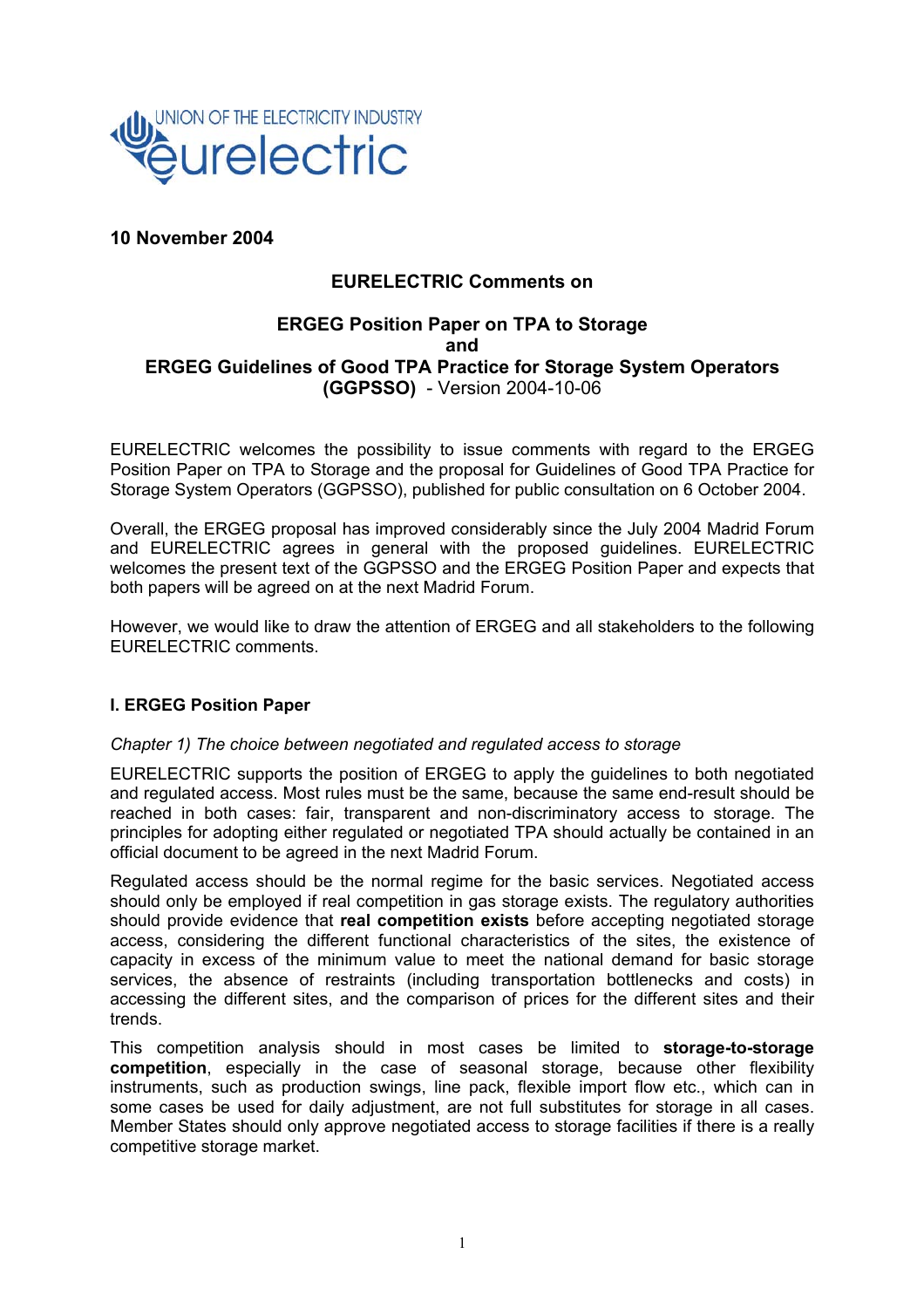In addition, paragraph 3 on page 2 seems to suggest that there could be situations where an operator might be able to argue that it will not have to comply with the guidelines. In our view, the GGPSSO have to be applied in all cases, independently of whether access to storage is regulated or negotiated. It cannot be the case that a storage operator decides itself whether it has to comply with the guidelines or not.

## *Chapter 2) Public Service Obligations (PSOs)*

EURELECTRIC supports the ERGEG position (page 3, paragraph 3), that parties who are responsible for PSOs have to demonstrate to their national regulatory authority that the capacities booked for these reasons are **only** linked with and booked for the relevant PSOs.

## *Chapter 3: Non discrimination and confidentiality of information*

EURELECTRIC fully supports the ERGEG view on confidentiality of information. This issue is an important concern as the Gas Directive 2003/55/EC only mandates accounts unbundling of storage activities. Our main concern is that especially in cases where the SSO belongs to the commercial or supplier part of an integrated gas company, a specific user of storage capacity may have to provide commercially sensitive information to the SSO (whose supply branch is a potential competitor), such as the volume of customers to be supplied, or even a list of customers if congestion management procedures apply in cases of storage scarcity. This cannot be acceptable in a competitive gas market, unless stringent rules are adopted, guaranteeing that information is kept confidential within the storage branch of the company.

### *Chapter 7: Tariff structures and derivation*

EURELECTRIC supports that regulated tariffs should reflect efficiently incurred costs, as stated in the first paragraph of Chapter 7. In addition, it is important to stress again that negotiated tariffs have to be non-discriminatory: the same fees have to be applied for the same service to every storage user.

## **II. Proposed GGPSSO**

Concerning the GGPSSO, EURELECTRIC would like to comment as follows:

- EURELECTRIC welcomes the inclusion of confidential treatment of information already in **Article 1** of the GGPSSO, as this is a central responsibility of every storage operator.
- The principle set out in **Article 2.1.d.** can in general be seen positive. However, it has to be stressed that the implementation of the principle must not be discriminatory to any (especially smaller) storage users. It is important that SSOs publish standard formats for information exchange, to be used via normal electronic communication networks.
- In **Article 3.1** it should be established that all, or a portion of, storage capacity of an LNG terminal, necessary for the operation of that LNG terminal, should be tied to the overall TPA rules of that terminal.
- As stated in our comments to the ERGEG position paper, we support the principle included in **Article 3.2**. that parties have to prove that storage capacities needed for PSOs and security and supply are only booked and used for these obligations.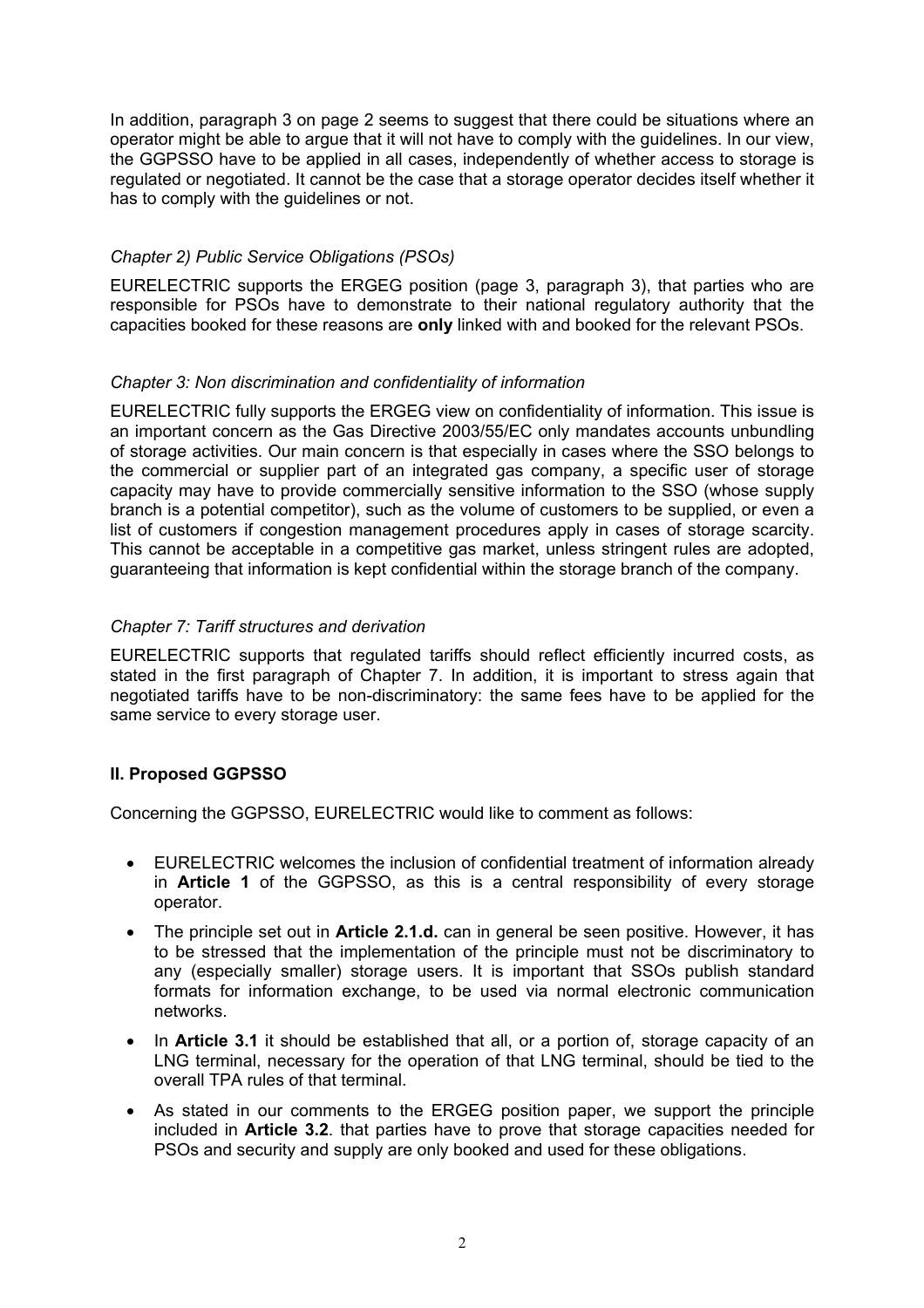- The yearly firm services should be classified in either long or short term in **Article 3.3 c**. It would be preferred to classify them under long term.
- After the statement of **Article 3.6** "With the same constraints, injection and withdrawal of gas should, in principle, be possible at any time" should be added "without any unjustified additional cost, in compliance with Article 7".
- It should be clarified that assignment of storage capacity is related to the need of the supplied customers. When physical congestion is present, the portion of multi-annual long term contracts cited in **Article 4.2** shall not be related only to contracts signed before the entry in force of the Directive 2003/55/EC, but also to long term contracts signed later (including yearly contracts). Moreover, storage capacity should in general be transferred in the case of customer switch.
- There should be an explicit reference to use-it-or-lose-it rules in **Article 4.3**.
- We fully support the importance given to confidentiality requirements in the new draft of the GGPSSO, in **Article 5**, and welcome the new text on this issue. As already stressed above, confidentiality of information is a central issue of concern for EURELECTRIC, especially in cases where the storage activities are undertaken by the supply branch of an (integrated) gas company. Therefore, the proper implementation of Chinese walls must be ensured by the companies and monitored by the competent national regulatory authorities. A code of conduct for staff and a compliance programme, supervised by a compliance officer, are essential requirements which must be implemented regardless of the size of the company. The new proposal seems to take our earlier concerns well into account.
- In cases where information of a specific storage user's account would be at risk, and the SSO considers that it cannot publish information on the basis of confidentiality, we support the principle in **Article 6.2.** that authorisation for non-publication must be sought from the regulator. In case the storage operator does not want to publish specific data (for any reason), the SSO must obtain an authorisation as mentioned in **Article 6.3.**
- We welcome the rules for the publication of operational information set out in **Article 6.5.** However, it is not clear whether all necessary information is covered by this article. It seems that it may not fully cover the information on available injection and withdrawal capacities, whereas this information is important for the efficient use of storage by power generators. As gas-fired plant are often modulating plants, the running of which is in many cases only confirmed on the day, it is important to know whether there is enough capacity available to either inject gas into a storage facility until it is needed for the generation of electricity, or to withdraw gas at the time needed. "Aggregated inflows and outflows and historical utilization rates" are not necessarily sufficient for these storage users. Therefore, the publication of "available injection and withdrawal capacity" should be added to the list in Article 6.5.
- The definition of "core standard services" mentioned in **Article 6.4** should be added in the Annex.
- It should be stressed again that regulated tariffs should reflect efficiently incurred costs (as stated in **Article 7.1.a**.) and that negotiated tariffs have to be non-discriminatory (as set out in **Article 7.2.a**.).
- The guidelines should allow trading of gas in storage. The buyer of gas which is stored must be able to withdraw the gas without any problems. Therefore, it has to be ensured that the buyer has access to the necessary withdrawal capacities at the time the gas is needed. Trading of gas in storage could be handled in **Article 9**. Adding this point would allow the storage users to manage the constraint of inventory at the start and end of the storage service contract and prevents the storage user being forced to sell